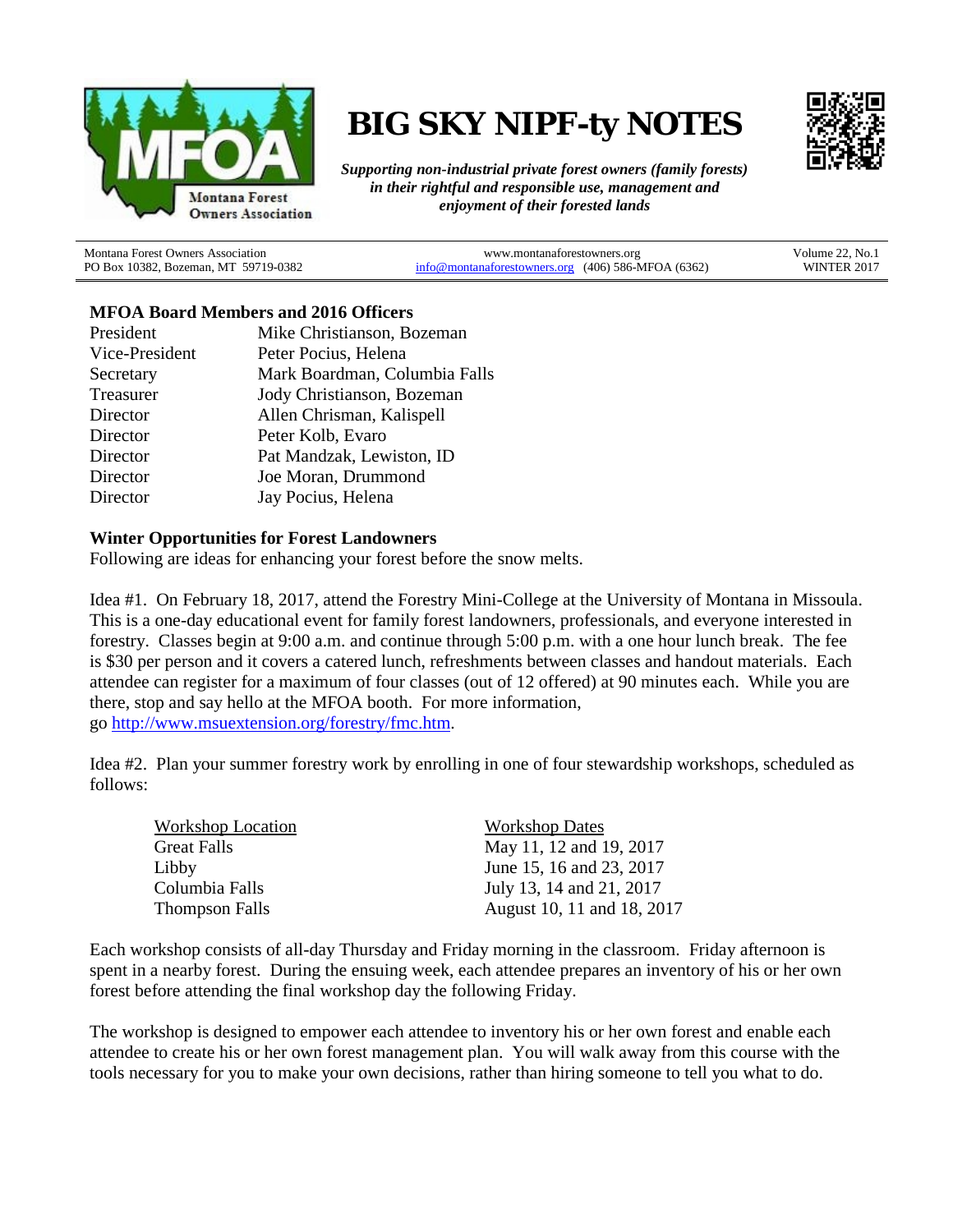Over 90% of past attendees stated they were pleased that they attended the workshop. For more information, go <http://www.msuextension.org/forestry/stewardship.htm.>

Idea #3. Attend a Pesticide Education Program (PEP) and secure your own pesticide private applicator's permit. The PEP, offered by MSU Extension, is an educational program promoting the proper use of pesticides. It provides educational resources regarding pesticide use, pest management, reading the label, pesticide law, health, safety and the environment. You will walk away from the PEP empowered to make your own pesticide decisions with full confidence that your pesticide knowledge is recognized by the government with enough confidence to issue your own personal permit. For more information on PEP, go to [www.pesticides.montana.edu](http://www.pesticides.montana.edu/) or see MontGuide 200809AG at [www.pesticides.montana.edu/documents/montguides/PATmontana2016.pdf](http://www.pesticides.montana.edu/documents/montguides/PATmontana2016.pdf) for the Montana Private

Applicator Program.

Idea #4. Update your Forest Stewardship Management Plan if you have had a plan for a number of years. A good source for the project can be found at My Land Plan, [mylandplan.org.](https://mylandplan.org/)

Idea #5. Research and apply for a grant to assist you this summer. There are various grants available to non-industrial private forest landowners for use in maintaining forests. If you have an interest in applying for such a grant or grants, check with your local MSU Extension Agent or the Department of Natural Resources and Conservation (DNRC) Service Forester in your area. Another contact would be the Natural Resources Conservation Service (NRCS).

Idea #6. Order seedlings for your forest. The Montana Conservation Seedling Nursery is taking orders for the spring of 2017. For information, go to [dnrc.mt.gov/divisions/forestry/forestry-assistance/conservation](http://dnrc.mt.gov/divisions/forestry/forestry-assistance/conservation-seedling-nursery)[seedling-nursery.](http://dnrc.mt.gov/divisions/forestry/forestry-assistance/conservation-seedling-nursery)

# **Forestry Best Management Practices (Bmp) 2016 Field Reviews** (*By Debra Parker Foley)*

In the summer of 2016 the State of Montana through the Department of Natural Resources & Conservation (DNRC) conducted its biannual BMP field reviews (formerly called "audits") of logging operations. These on-the-ground field reviews are non-regulatory and used to monitor and evaluate whether BMPs are being applied and effectively limiting non-point pollution from logging operations-in accordance with Stream Maintenance Zone (SMZ) laws. The sites are randomly selected and divided into ownership (state, federal, industry and non-industrial private). The field review teams consist of professionals in forestry, fisheries, hydrology, soils, roads engineering, conservation, and logging, and include a NIPF (non-industrial private forest landowner) representative. Public education and resource protection are the main goals. The 2016 BMP Field Review Report shows that BMP/SMZ application and effectiveness for family forest owners (NIPFs) was 99%. The next BMP field reviews will take place in 2018. If you have completed a timber sale and are contacted by the DNRC for a voluntary BMP field review, consider participating. A BMP field review on your forestland is an excellent opportunity for a multi-disciplinary team of experts to give you forestry advice. It is also an opportunity to show that family forest owners are responsible stewards of their land. For more information and to view current and past years' BMP field review reports, visit the DNRC's website

at [dnrc.mt.gov/divisions/forestry/docs/assistance/practices/2016bmpexecutivesummary.pdf](http://dnrc.mt.gov/divisions/forestry/docs/assistance/practices/2016bmpexecutivesummary.pdf) and [dnrc.mt.gov/divisions/forestry/docs/assistance/2016-bmp-field-reviews-full-report.pdf](http://dnrc.mt.gov/divisions/forestry/docs/assistance/2016-bmp-field-reviews-full-report.pdf)

#### **Montana's Legislative Session**

The Montana legislature is in full session. It convened the first Monday in January. The legislature meets each odd-numbered year. If you desire the MFOA to advance a particular item or items with the legislature, please let us know. You may telephone or use the website [www.montanaforestowners.org](http://www.montanaforestowners.org/) "About Us" tab, then "Contact Us" to provide your input.